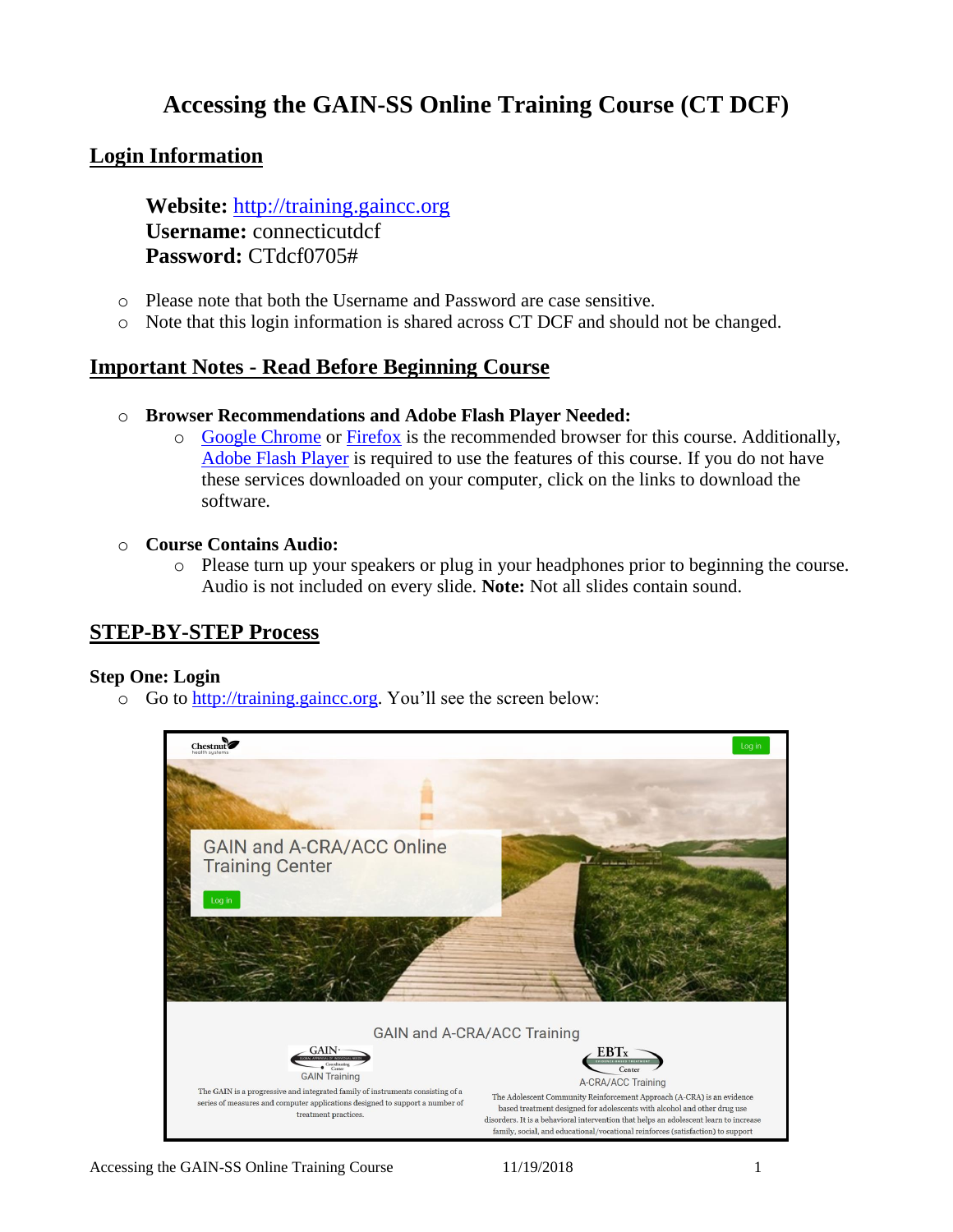o Click Login and enter the username and password that have been provided to you above.

| Log in |                                | CLOSE |
|--------|--------------------------------|-------|
|        | Username<br>Password<br>Log in |       |

## **Step Two: Access Course (My Courses)**

- $\sim$  Upon logging in, you will immediately be taken to your My Courses page. This page will display all of the courses you currently have access to.
- o From here, click on **GAIN Short Screener Training – Version 3** to enter the course.

| <b>Connecticut DCF</b><br>Profile - Dashboard - Preferences - Grades - Log out       |                                                                 |  |  |
|--------------------------------------------------------------------------------------|-----------------------------------------------------------------|--|--|
| <b>GAIN Short Screener</b><br><b>Training - Version 3</b><br>Progress: 8 / 8<br>100% | <b>GAIN-Q3 Site Training</b><br>Course<br>Progress: 7/7<br>100% |  |  |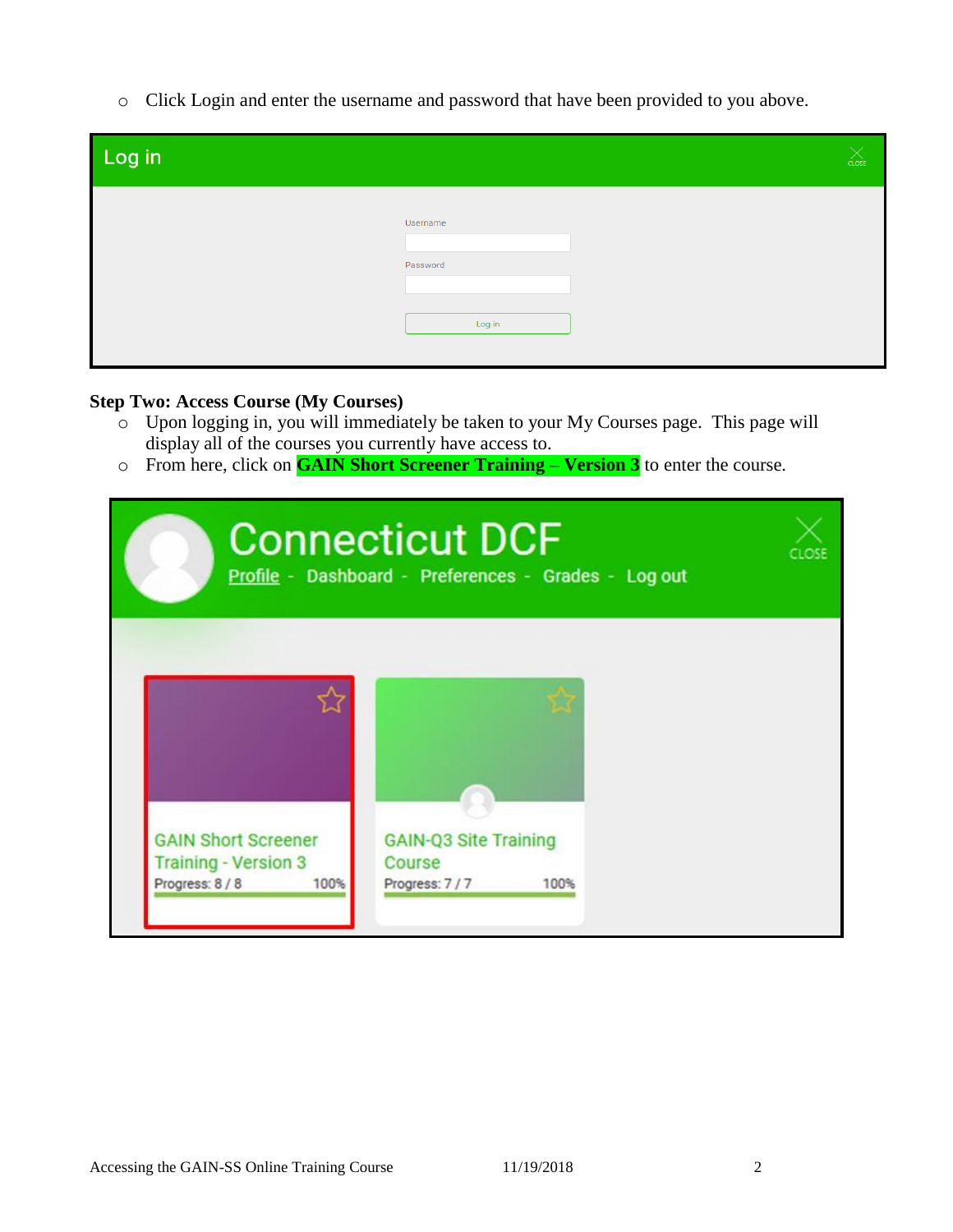o Once you've logged into the website, you will be able to access My Courses by clicking the My Course link in the upper right hand corner.



#### **Step Three: Welcome Page for Course**

- o The welcome page for the course will have a content menu listed at the top of the page. The contents available to you have been specifically tailored to your intended level or certification, and or your current point in the training process.
- o Use the links in the contents section at the top of the page, or the arrows to navigate through the modules.

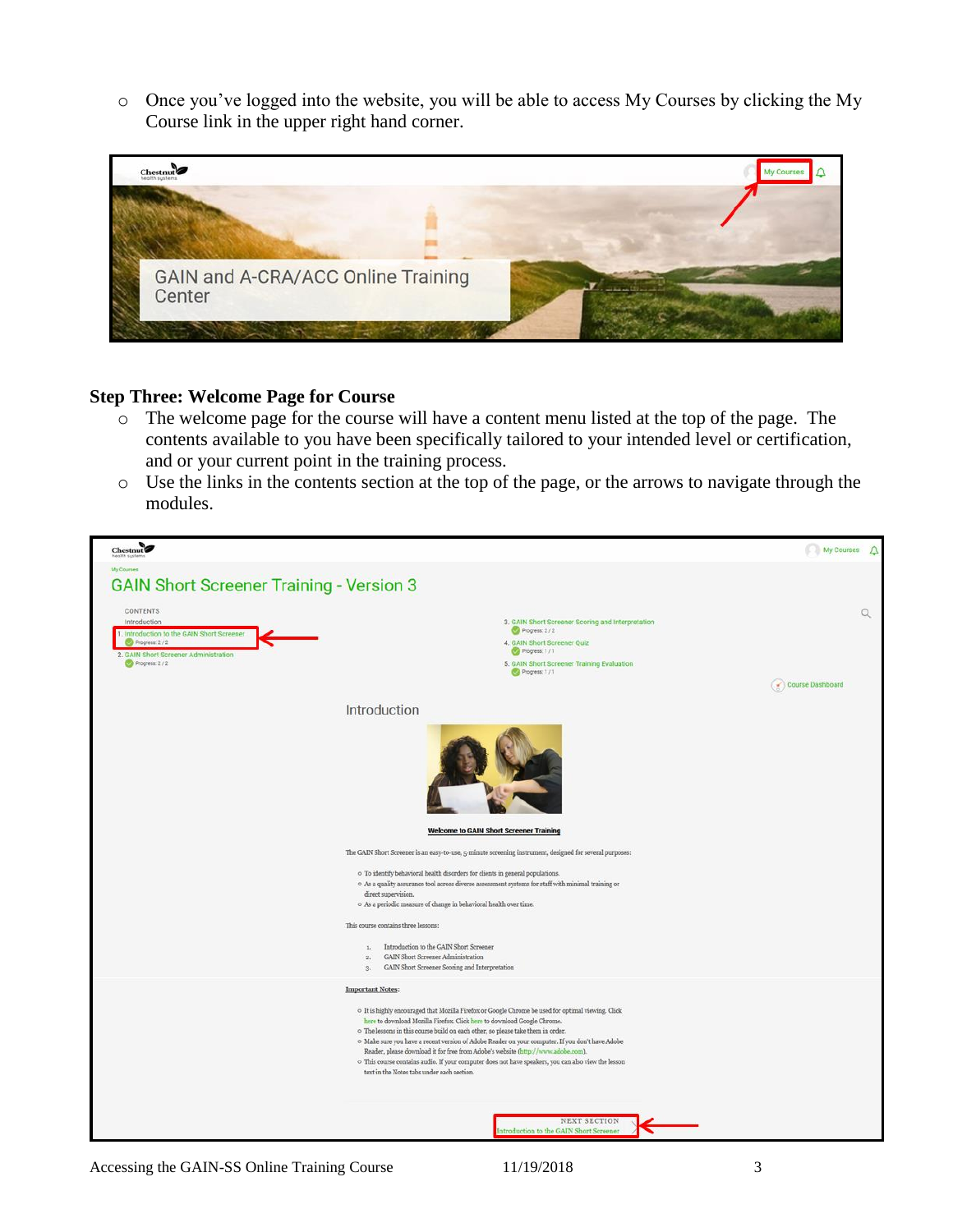### **Step Four: Navigating the Course**

- o Each module will contain one, or a series of lessons. Click on the icon to begin the lesson. Select Enter.
- o Under each lesson, there is also a word document that contains the notes for that lesson.

| 1. Introduction to the GAIN Short Screener                                                                              |  |  |
|-------------------------------------------------------------------------------------------------------------------------|--|--|
| In this lesson, you will learn:                                                                                         |  |  |
| The background behind the GAIN Short Screener.                                                                          |  |  |
| ○ The benefits of screening.                                                                                            |  |  |
| o The content of the GAIN Short Screener.                                                                               |  |  |
| Please click Lesson 1 - Introducing the GAIN Short Screener. The presentation will open in a new<br>window.             |  |  |
| Lesson 1 - Introducing the GAIN Short Screener Notes is a text-only document of the course in<br>Microsoft Word format. |  |  |
| Lesson 1 - Introduction to the GAIN Short Screener<br><b>Interactive mode</b>                                           |  |  |
| <b>Text-only document</b><br>esson 1 - Introduction to the GAIN Short Screener Notes<br>of course                       |  |  |
|                                                                                                                         |  |  |
| PREVIOUS SECTION<br><b>NEXT SECTION</b><br><b>GAIN Short Screener Administration</b><br><b>Introduction</b>             |  |  |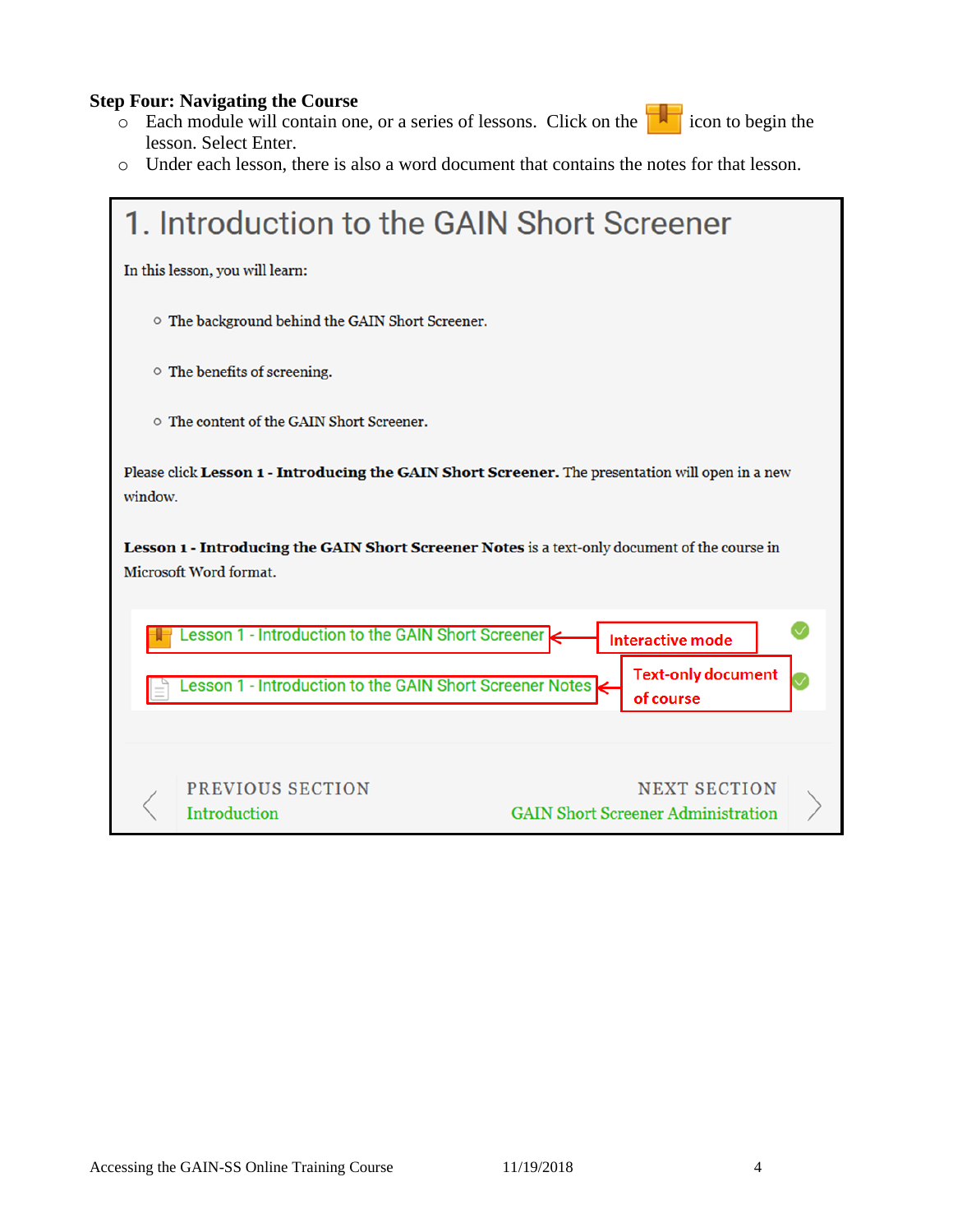### **Step Five: Navigating Lesson**

- « PREV NEXT >  $\circ$  The buttons can be used to move forward and backward within the lesson. You can also click on the slide titles in the outline on the left-hand side of the window.
	- **Note:** Some slides contain buttons within the slide with extra information. Be sure to view all content before moving to the next slide.
- o When you have completed the lesson, close the lesson by clicking on "Exit Activity" at the top of the lesson corner to take you back to the welcome page for the course.

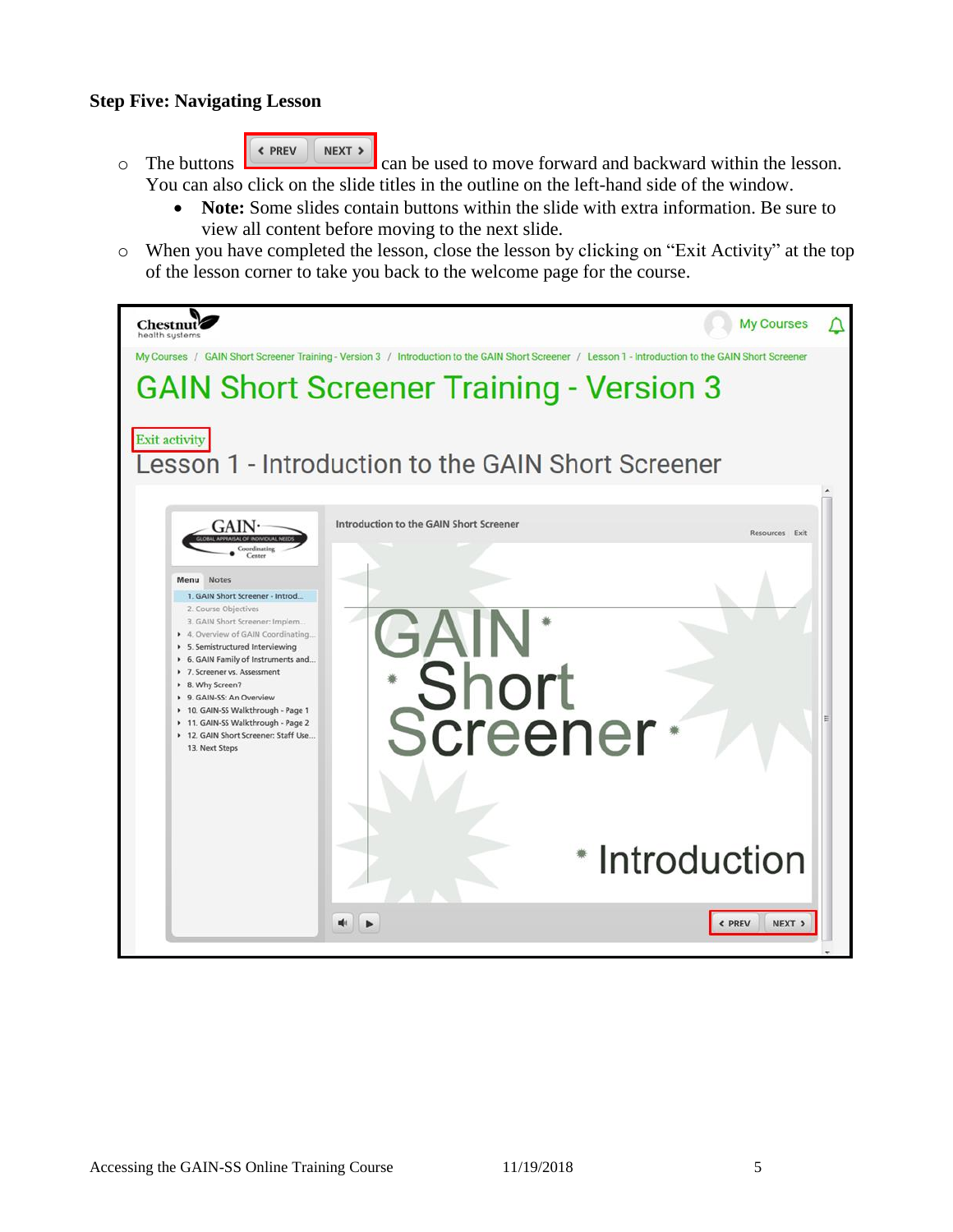o Complete all three lessons of the Course, accessible from the welcome screen of the course:

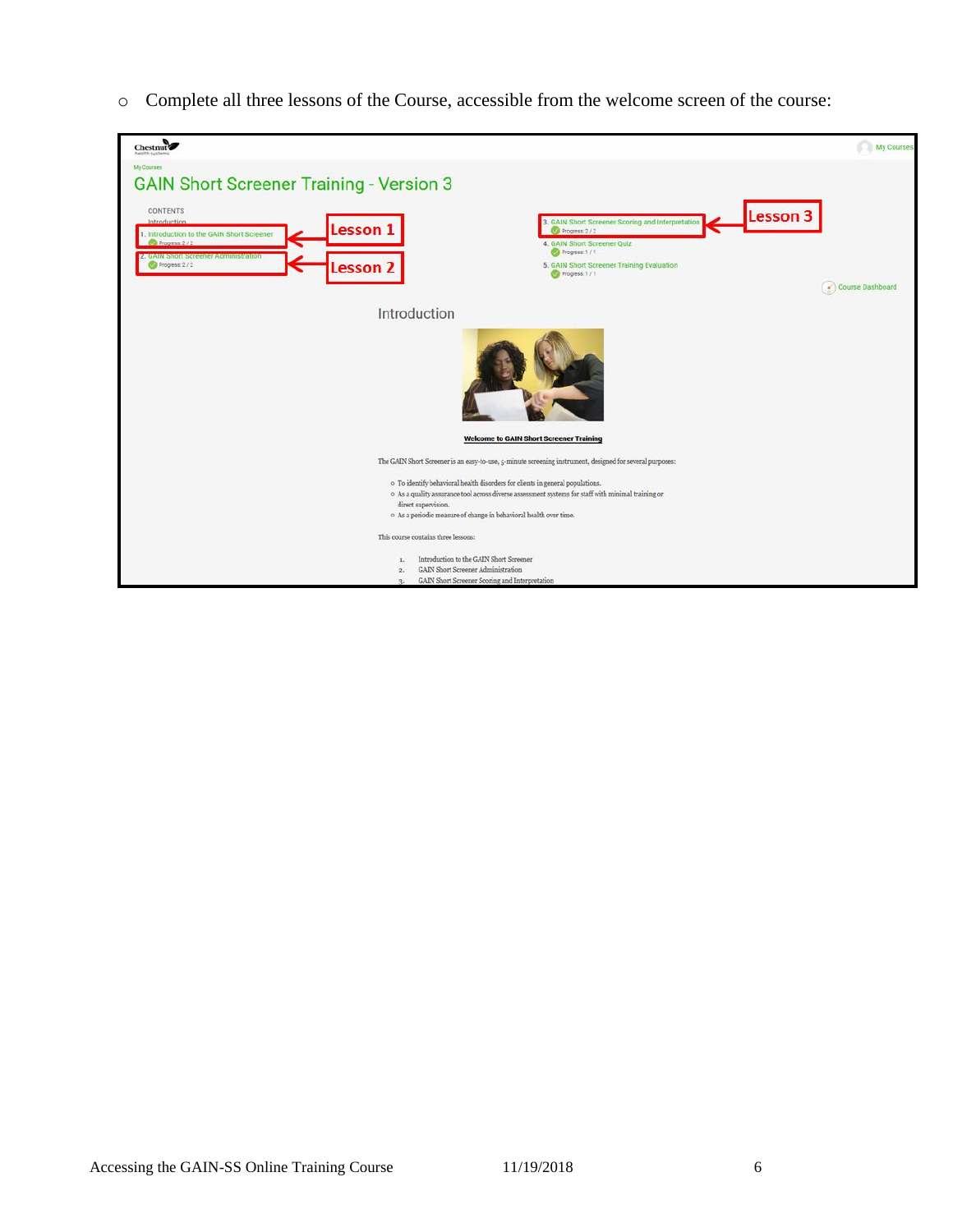## **Step Six: Completing the Quiz**

o Go back to the welcome screen of the course and select "GAIN Short Screener Quiz"